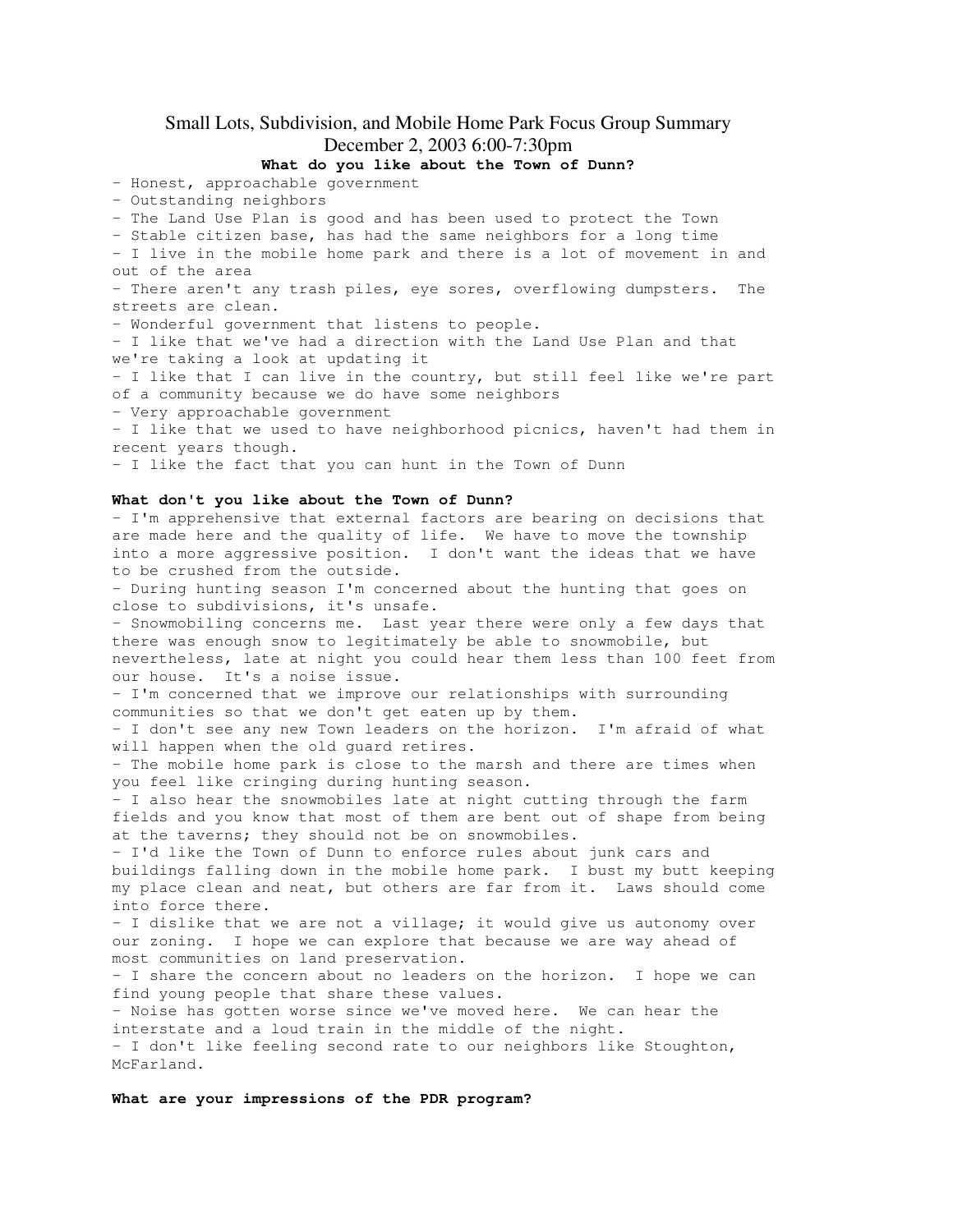- I like that the development rights are held by several entities to ensure their permanence - Now that other municipalities are starting programs, I think we should be concerned about the grant money that will be available to us. We should find more sources of money. I've been very happy to pay my taxes for it, it's a small amount compared to other areas of the tax bill. - I'd be willing to pay another fifty cents per 100,000 for the program. - Is there a way to focus it more to our borders to use it as a tool to take care of the Town of Dunn? - I agree with the whole concept. I'm afraid that the government could take PDR farms by eminent domain if they wanted to build a road through them. Laws change and I'm afraid about its permanence. - I don't know what properties have been purchased. I don't think we get the Town newsletter at the mobile home park. - PDR is a first step. We need more tools to protect us, need to start looking for those. - There is a limit to how far PDR should go. You don't want to stifle the Town. - I would stop growth in terms of new homes. We should have less growth than we have been having. - I wouldn't like to see us turn into another Verona. - If PDR is to remain viable, then the issue of whence development must be addressed. Our hand must be strengthened somehow. The Fitchburg model won't work because we don't have a center. We need to move to a different foundation than PDR because we're seeing its weaknesses against McFarland. PDR must evolve. - Surrounding communities are looking for ways to defeat PDR in the Town, we must keep developing tools. **You currently pay .50 cents per \$1,000 in property tax for the program. How do you feel about that?** - It's not enough to really help the program - I think we need to go one step further than PDR - I'm aware that this year would be a bad year to raise PDR taxes because shared revenue from the state was cut so our taxes are already going up. - Is now the time to do it? is a good question to consider. It's the right time to start talking about it.

## **What are your issues for you in the Town of Dunn as people living closer together?**

- I'm concerned about the major roads that cut through the Town, but we don't have much control over that.

- Developments on our fringes, even though it's in a neighboring municipality, will have big impacts on our roads. We have no clout with Fitchburg and they will eventually develop on our borders. - Rules and regulations in the mobile home park and I'd like if the Town could do something about that.

## **What is one thing you want to say to those putting together the new plan, what information would you like them to know?**

- Stay the course of ag land preservation, limited growth that the Town has had. Find the tools that will help us with these goals. - Always look for help, find other communities that have gone through what we're going through. Get their advice.